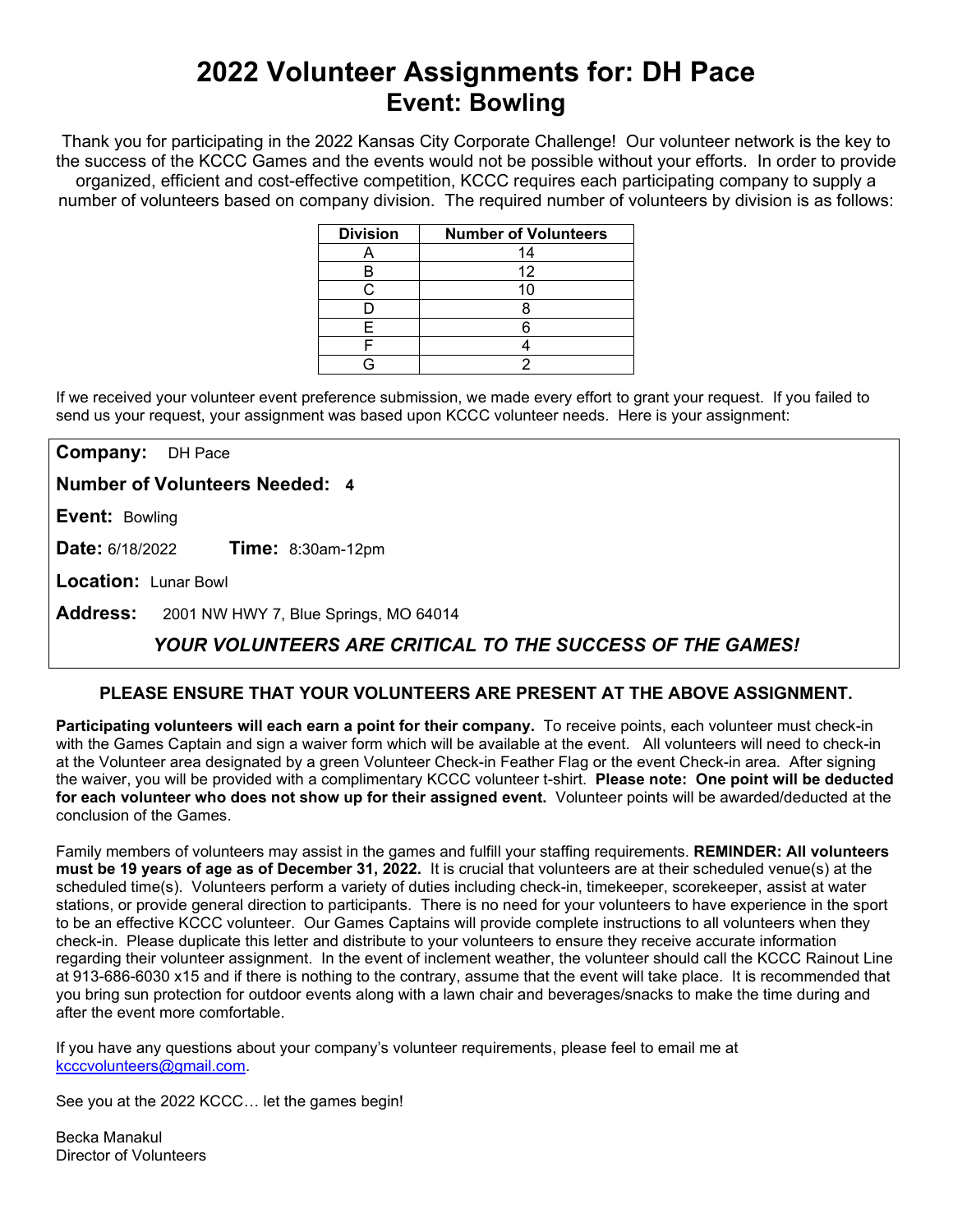# **2022 Volunteer Assignments for: DH Pace Event: Bowling**

Thank you for participating in the 2022 Kansas City Corporate Challenge! Our volunteer network is the key to the success of the KCCC Games and the events would not be possible without your efforts.In order to provide organized, efficient and cost-effective competition, KCCC requires each participating company to supply a number of volunteers based on company division. The required number of volunteers by division is as follows:

| <b>Division</b> | <b>Number of Volunteers</b> |
|-----------------|-----------------------------|
|                 | 14                          |
|                 | 12                          |
|                 |                             |
|                 |                             |
|                 |                             |
|                 |                             |
|                 |                             |

If we received your volunteer event preference submission, we made every effort to grant your request. If you failed to send us your request, your assignment was based upon KCCC volunteer needs. Here is your assignment:

**Company:** DH Pace

**Number of Volunteers Needed: 4**

**Event:** Bowling

**Date:** 6/18/2022 **Time:** 11:30am-3pm

**Location:** Lunar Bowl

**Address:** 2001 NW HWY 7, Blue Springs, MO 64014

## *YOUR VOLUNTEERS ARE CRITICAL TO THE SUCCESS OF THE GAMES!*

### **PLEASE ENSURE THAT YOUR VOLUNTEERS ARE PRESENT AT THE ABOVE ASSIGNMENT.**

**Participating volunteers will each earn a point for their company.** To receive points, each volunteer must check-in with the Games Captain and sign a waiver form which will be available at the event. All volunteers will need to check-in at the Volunteer area designated by a green Volunteer Check-in Feather Flag or the event Check-in area. After signing the waiver, you will be provided with a complimentary KCCC volunteer t-shirt. **Please note: One point will be deducted for each volunteer who does not show up for their assigned event.** Volunteer points will be awarded/deducted at the conclusion of the Games.

Family members of volunteers may assist in the games and fulfill your staffing requirements. **REMINDER: All volunteers must be 19 years of age as of December 31, 2022.** It is crucial that volunteers are at their scheduled venue(s) at the scheduled time(s). Volunteers perform a variety of duties including check-in, timekeeper, scorekeeper, assist at water stations, or provide general direction to participants. There is no need for your volunteers to have experience in the sport to be an effective KCCC volunteer. Our Games Captains will provide complete instructions to all volunteers when they check-in. Please duplicate this letter and distribute to your volunteers to ensure they receive accurate information regarding their volunteer assignment. In the event of inclement weather, the volunteer should call the KCCC Rainout Line at 913-686-6030 x15 and if there is nothing to the contrary, assume that the event will take place. It is recommended that you bring sun protection for outdoor events along with a lawn chair and beverages/snacks to make the time during and after the event more comfortable.

If you have any questions about your company's volunteer requirements, please feel to email me at [kcccvolunteers@gmail.com.](mailto:kcccvolunteers@gmail.com)

See you at the 2022 KCCC… let the games begin!

Becka Manakul Director of Volunteers